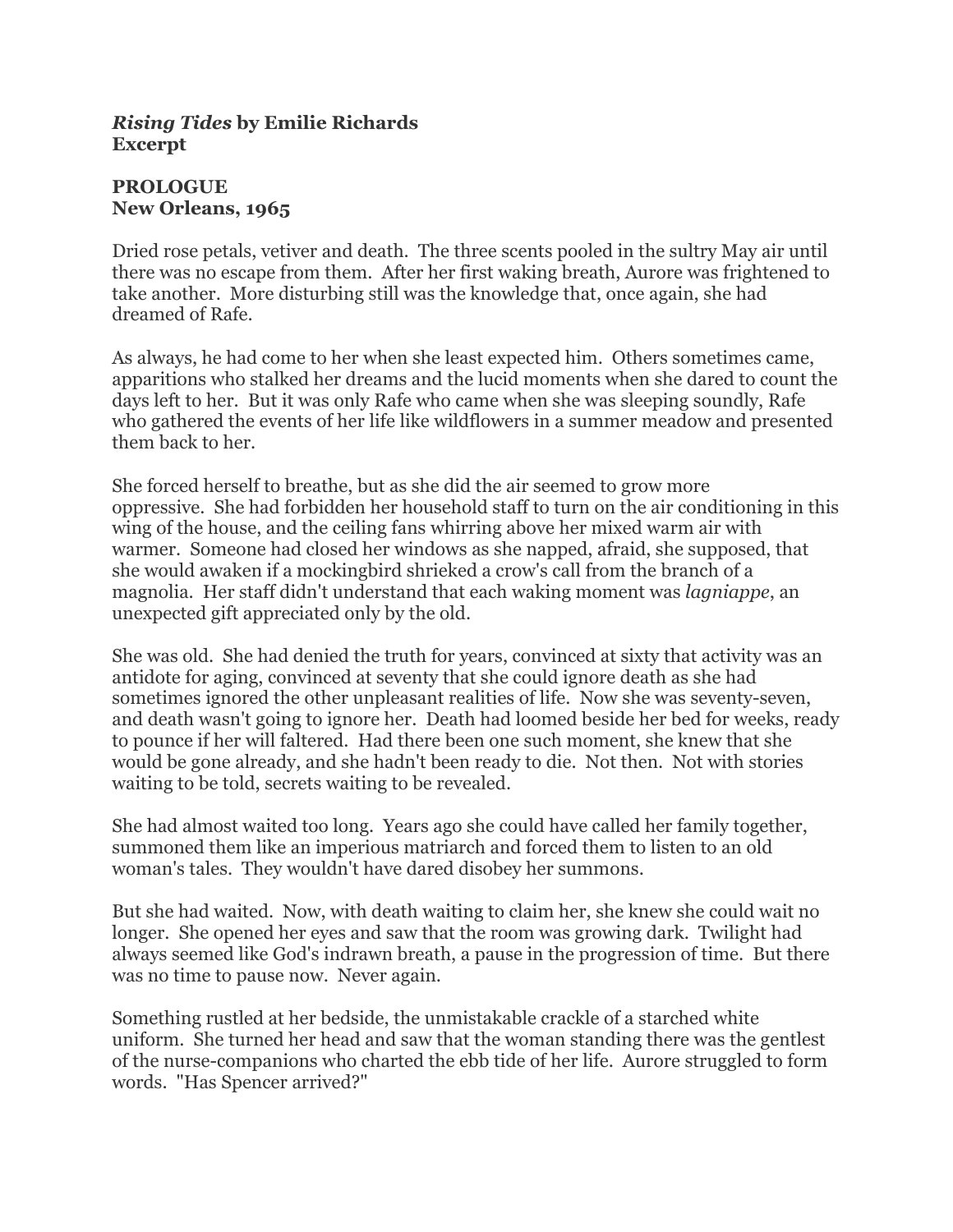"Yes, Mrs. Gerritsen.

To Aurore her own voice seemed a profane rasp in the stillness, but she was pleased it was audible. "How long?"

"He's been here nearly an hour. I told him you'd want me to wake you, but he wouldn't let me."

"He protects me." She moistened her lips with her tongue. "He always has."

"Would you like some water?"

Aurore nodded. She could feel the head of the bed lifting as the young woman cranked. "Just a sip. Then. . . Spencer."

"Are you sure you feel well enough?"

"If I waited until I felt better. . . I'd never see him."

The nurse made sympathetic noises low in her throat as she poured water from a pitcher, then lifted a glass to Aurore's lips. The water trickled in drop by drop until Aurore signalled that she was finished.

"Do you want anything else before I get Mr. St. Amant?"

"The windows. I don't want them. . . closed again. Never again."

"I'll open the French doors, too."

Aurore listened as the rustle circled her bed. She heard the slide of windows, and then from outside, the chirping hum of the year's first cicadas. The air that drifted in was damp against her skin, primeval in its rain forest scent and sensation. For a moment she was seventeen, standing on the Mississippi river bank, and river mist was rising to envelop her. She was leaning forward, watching barge and steamer make their way against the current. She was leaning forward, waiting for life to begin.

"Aurore. . ."

Aurore turned her head and gazed at the man who had been her attorney for nearly fifty years. "How are you, dear?" Spencer asked.

"Old. Sorry I am."

Spencer slowly lowered himself to the chair the nurse had placed at the bedside. "Are you really sorry? I remember when you were young, you know."

"You remember too much."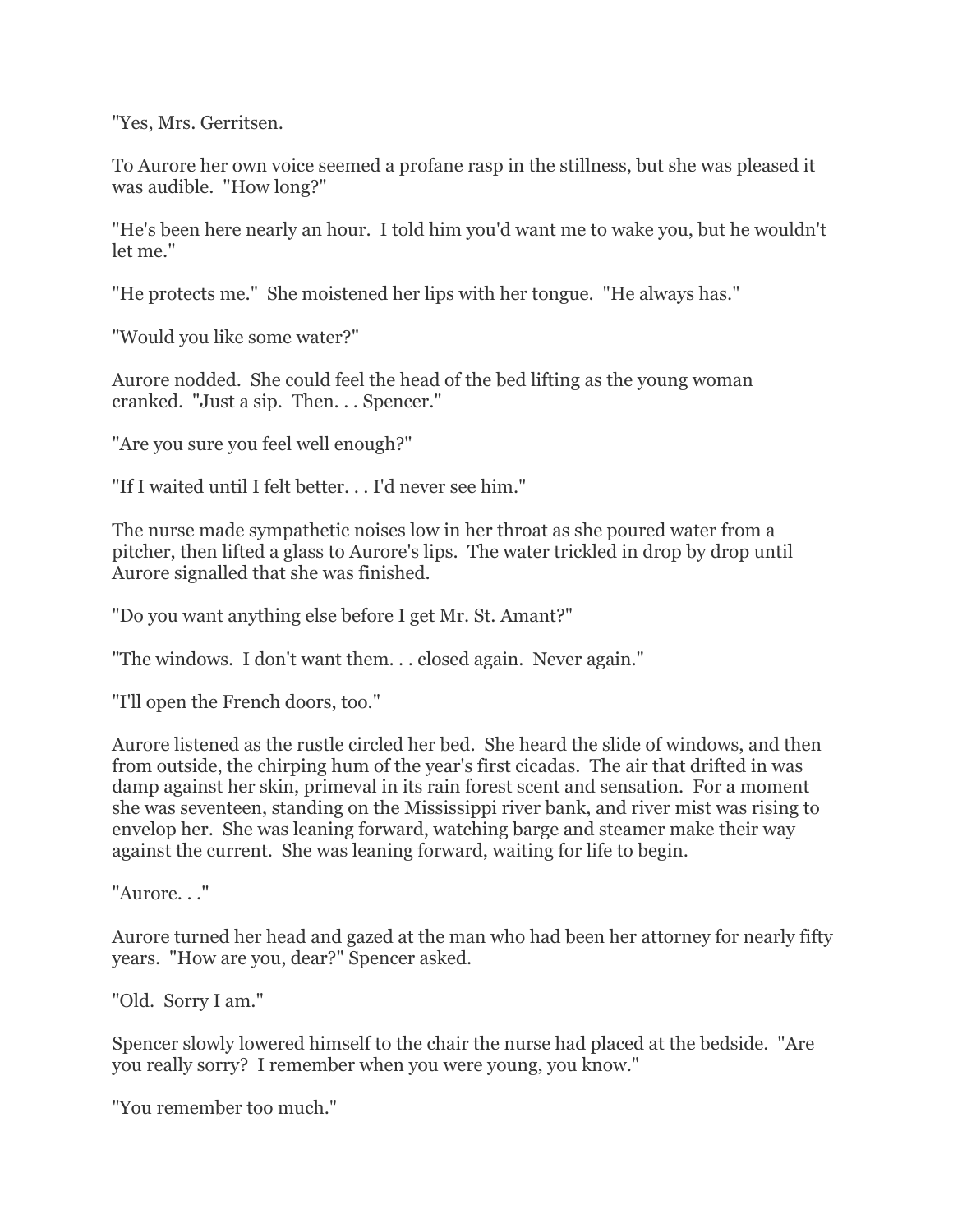"Sometimes I think so." He took her hand. His was dry and trembling, yet still strong enough to enfold hers.

Her mind drifted again as it sometimes did now. She remembered a day so many years before at Spencer's office on Canal Street. The office was still there, despite Spencer being well past the age of retirement. She didn't know why he hadn't passed on his practice to one of his younger partners, but she was glad, so glad he hadn't.

"You were elegant," she said. "Compassionate. I still thought. . . you would turn me away."

"The first day you came to see me?" He laughed a little. "You were so pale, and you wore a hat that cast a shadow across your forehead. I thought you were lovely."

"But . . . you couldn't have liked what you heard."

"It wasn't my place to like or not like what you told me. I promised you I would never betray a word of what passed between us. You played with a long strand of amber and jet beads while we talked."

"Amber and jet." She smiled. "I don't remember."

"The beads passed between your fingers, one by one, like a rosary. There was time for a hundred pleas for intercession before you left my office."

She lifted her gaze to his. "I've learned since that no one. . . will intercede for me."

His hand tightened around hers. "Then you've learned more than most people ever do, my dear."

"I want you to file the new will. Just as we wrote it. I want. . . the old will destroyed."

Seconds passed by. "You've thought this over carefully?"

"It is all. . . I've thought about."

"Things may not turn out as you wish. More harm than good could result. At the very least, people you love could be hurt."

"My whole life. . . I've been afraid to tell the truth."

"And you're not afraid now?"

"I'm more afraid." He sat forward, cradling her hand in his lap, but she continued before he could speak. "But even more afraid. . . the truth will never be told. Others must have the chance to be courageous now. . . as I never was."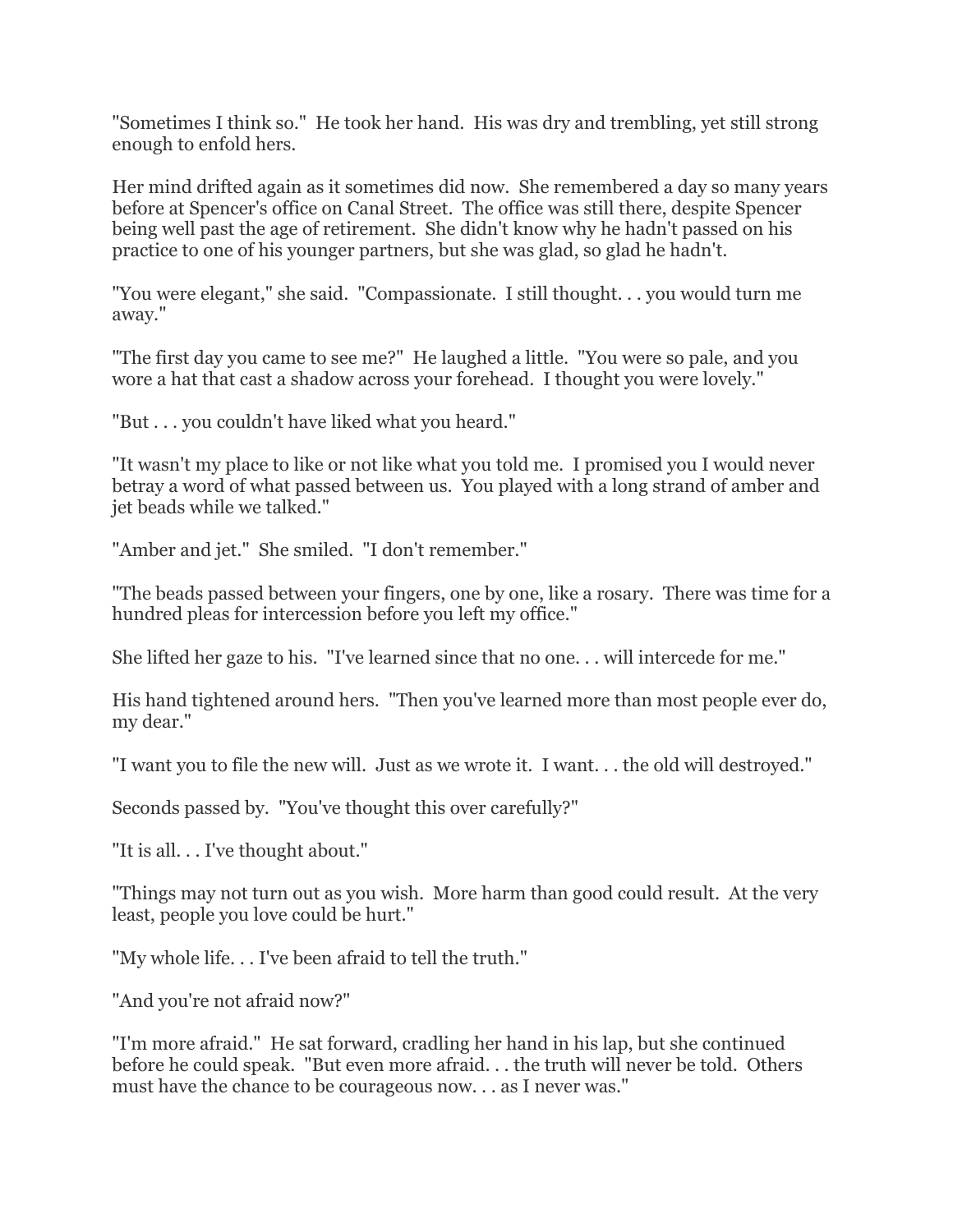"This is an act of courage."

Her mind drifted to two men she had loved. Rafe. And her son, Hugh. Two men who had known what courage was. "No. Not an act of courage," she said. "The last, desperate act of a coward."

Twilight deepened into night as they sat together. Finally he spoke again. "Shall I come back tomorrow to see if you've changed your mind?"

"No. Will you do this for me, Spencer? Just as we talked about? You'll go down. . . to Grand Isle?"

"I'll do whatever you wish." He paused. "I always have."

"No one ever had a better friend."

"Yes. We've been friends." He lifted her hand to his lips and kissed it. Then, gently, he placed it at her side. "I have an address for Dawn. She's in England, taking photographs for a magazine in New York. I could ask her to come home."

For a moment Aurore was tempted to say yes. Just to see Dawn, to have her beside her bed, to touch her one last time. Then to be forced to reveal everything to her granddaughter, much as Dawn had once revealed childhood secrets to her.

Everything.

Aurore couldn't bear the thought. She was the coward she had claimed to be. "No. It's best she not come home until. . ."

"I understand."

"There's only so much I have the strength to do."

Spencer rose. "Then I'll send her your letter and send the others theirs. . . when I must.

"Yes. The letters." She thought of the letters she had dictated herself. And all the lives that they would change.

"You're tired. And you still have another visitor."

Aurore didn't ask who the visitor was. She was certain from the sound of Spencer's voice that it was someone she would be glad to see.

Aurore knew when Spencer left the room, although her eyes were closed by then. The cicada song grew louder, and she could picture the insects' hard-shelled, alien bodies sailing from limb to limb of the moss-covered live oaks bordering her Garden District yard. With the windows open the evening air was redolent with the last of the sweet